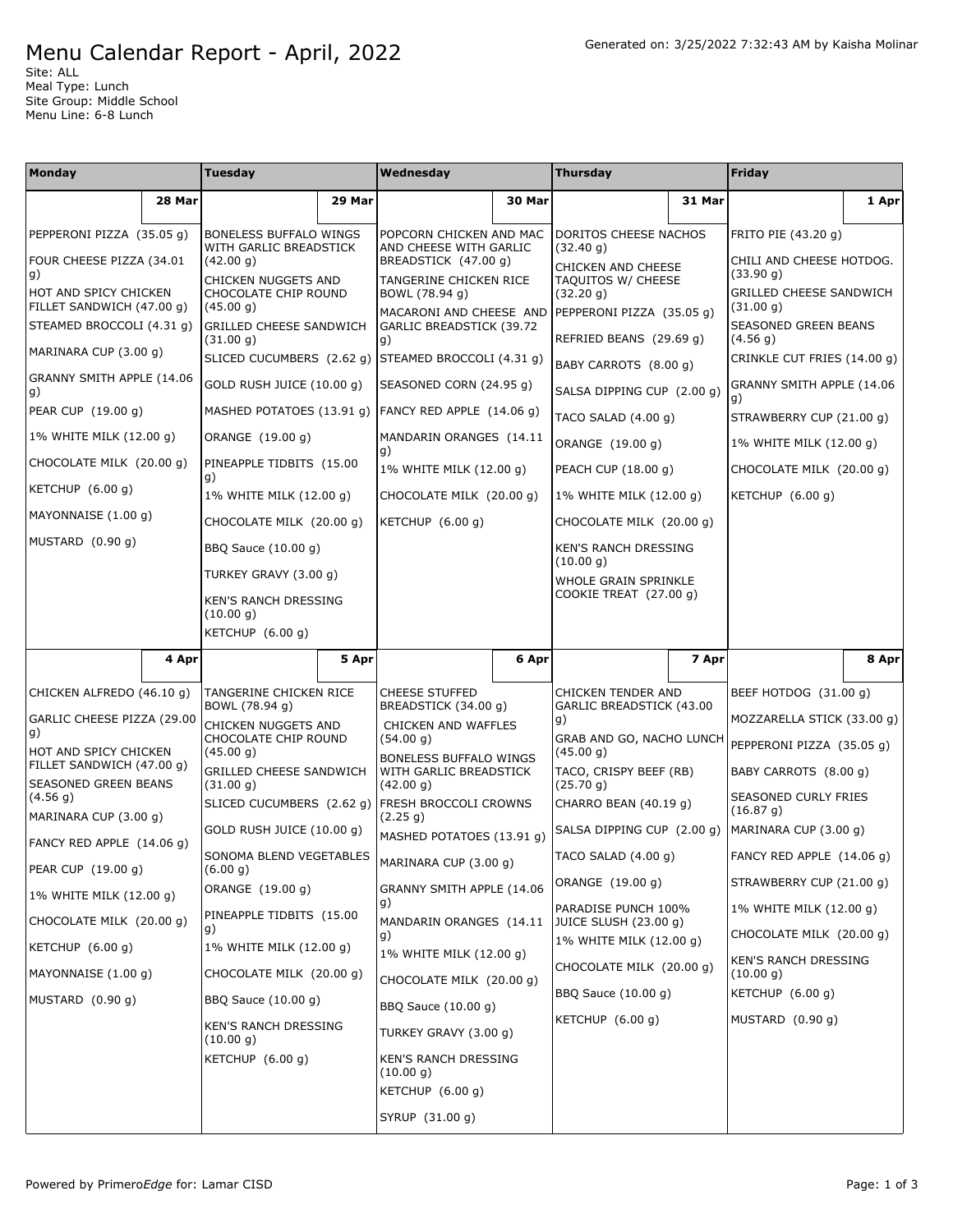## Menu Calendar Report - April, 2022

Site: ALL Meal Type: Lunch Site Group: Middle School Menu Line: 6-8 Lunch

| Monday                                             |                           | <b>Tuesday</b>                                                                                                                                                                                                                                                                                                                                                                                                |                                | Wednesday                                                                                                                                                                                                                                                                                                                                                                                                                                                                               |                         | <b>Thursday</b>                                                                                                                                                                                                                                                                                                                                                                        |                                                     | Friday                                             |        |
|----------------------------------------------------|---------------------------|---------------------------------------------------------------------------------------------------------------------------------------------------------------------------------------------------------------------------------------------------------------------------------------------------------------------------------------------------------------------------------------------------------------|--------------------------------|-----------------------------------------------------------------------------------------------------------------------------------------------------------------------------------------------------------------------------------------------------------------------------------------------------------------------------------------------------------------------------------------------------------------------------------------------------------------------------------------|-------------------------|----------------------------------------------------------------------------------------------------------------------------------------------------------------------------------------------------------------------------------------------------------------------------------------------------------------------------------------------------------------------------------------|-----------------------------------------------------|----------------------------------------------------|--------|
|                                                    | 11 Apr                    |                                                                                                                                                                                                                                                                                                                                                                                                               | 12 Apr                         |                                                                                                                                                                                                                                                                                                                                                                                                                                                                                         | 13 Apr                  |                                                                                                                                                                                                                                                                                                                                                                                        | 14 Apr                                              |                                                    | 15 Apr |
| PEPPERONI PIZZA (35.05 g)                          |                           | OVEN FRIED CHICKEN<br>DRUMSTICK (6.00 g)                                                                                                                                                                                                                                                                                                                                                                      |                                | <b>GENERAL TSO CHICKEN</b><br>W/RICE AND FORTUNE                                                                                                                                                                                                                                                                                                                                                                                                                                        |                         | BEEF NACHOS (RB) (39.98 g)                                                                                                                                                                                                                                                                                                                                                             |                                                     |                                                    |        |
| FOUR CHEESE PIZZA (34.01<br>g)                     |                           | CHICKEN NUGGETS AND<br>CHOCOLATE CHIP ROUND                                                                                                                                                                                                                                                                                                                                                                   |                                | COOKIES (77.91 g)<br>Popcorn Chicken & Chocolate                                                                                                                                                                                                                                                                                                                                                                                                                                        |                         | CHEESE NACHOS (35.40 g)<br>CHICKEN TENDER AND                                                                                                                                                                                                                                                                                                                                          |                                                     |                                                    |        |
| HOT AND SPICY CHICKEN<br>FILLET SANDWICH (47.00 g) |                           | (45.00 g)<br>MACARONI AND CHEESE AND                                                                                                                                                                                                                                                                                                                                                                          |                                | Chip Round $(44.00 g)$<br>MOZZARELLA STICK $(33.00 g)$  g)                                                                                                                                                                                                                                                                                                                                                                                                                              |                         | GARLIC BREADSTICK (43.00                                                                                                                                                                                                                                                                                                                                                               |                                                     |                                                    |        |
| STEAMED BROCCOLI (4.31 g)<br>MARINARA CUP (3.00 g) |                           | GARLIC BREADSTICK (39.72<br>g)                                                                                                                                                                                                                                                                                                                                                                                |                                | FRESH BROCCOLI CROWNS<br>(2.25 g)                                                                                                                                                                                                                                                                                                                                                                                                                                                       |                         | REFRIED BEANS (29.69 g)                                                                                                                                                                                                                                                                                                                                                                |                                                     |                                                    |        |
|                                                    | GRANNY SMITH APPLE (14.06 |                                                                                                                                                                                                                                                                                                                                                                                                               | GARLIC BREADSTICK (25.00<br>g) |                                                                                                                                                                                                                                                                                                                                                                                                                                                                                         | SEASONED CORN (24.95 g) |                                                                                                                                                                                                                                                                                                                                                                                        | BABY CARROTS (8.00 g)<br>SALSA DIPPING CUP (2.00 g) |                                                    |        |
| g)<br>PEAR CUP (19.00 g)                           |                           | SLICED CUCUMBERS (2.62 g)<br>GOLD RUSH JUICE (10.00 g)                                                                                                                                                                                                                                                                                                                                                        |                                | MARINARA CUP (3.00 g)                                                                                                                                                                                                                                                                                                                                                                                                                                                                   |                         | ORANGE (19.00 g)                                                                                                                                                                                                                                                                                                                                                                       |                                                     |                                                    |        |
| 1% WHITE MILK (12.00 g)                            |                           | <b>BABY BAKERS POTATOES</b>                                                                                                                                                                                                                                                                                                                                                                                   |                                | FANCY RED APPLE (14.06 g)                                                                                                                                                                                                                                                                                                                                                                                                                                                               |                         | PEACH CUP (18.00 g)                                                                                                                                                                                                                                                                                                                                                                    |                                                     |                                                    |        |
| CHOCOLATE MILK (20.00 g)                           |                           | (17.00 g)<br>ORANGE (19.00 g)                                                                                                                                                                                                                                                                                                                                                                                 |                                | MANDARIN ORANGES (14.11<br>g)                                                                                                                                                                                                                                                                                                                                                                                                                                                           |                         | 1% WHITE MILK (12.00 g)                                                                                                                                                                                                                                                                                                                                                                |                                                     |                                                    |        |
| KETCHUP $(6.00 q)$                                 |                           | PINEAPPLE TIDBITS (15.00                                                                                                                                                                                                                                                                                                                                                                                      |                                | 1% WHITE MILK (12.00 g)<br>CHOCOLATE MILK (20.00 g)                                                                                                                                                                                                                                                                                                                                                                                                                                     |                         | CHOCOLATE MILK (20.00 g)                                                                                                                                                                                                                                                                                                                                                               |                                                     |                                                    |        |
| MAYONNAISE (1.00 g)<br>MUSTARD (0.90 g)            |                           | g)<br>1% WHITE MILK (12.00 g)                                                                                                                                                                                                                                                                                                                                                                                 |                                | BBQ Sauce (10.00 g)                                                                                                                                                                                                                                                                                                                                                                                                                                                                     |                         | BBQ Sauce (10.00 g)<br><b>KEN'S RANCH DRESSING</b>                                                                                                                                                                                                                                                                                                                                     |                                                     |                                                    |        |
|                                                    |                           | CHOCOLATE MILK (20.00 g)                                                                                                                                                                                                                                                                                                                                                                                      |                                | KEN'S RANCH DRESSING<br>(10.00 g)                                                                                                                                                                                                                                                                                                                                                                                                                                                       |                         | (10.00 g)<br>KETCHUP (6.00 g)                                                                                                                                                                                                                                                                                                                                                          |                                                     |                                                    |        |
|                                                    |                           | BBQ Sauce (10.00 g)                                                                                                                                                                                                                                                                                                                                                                                           |                                | KETCHUP (6.00 g)                                                                                                                                                                                                                                                                                                                                                                                                                                                                        |                         | WHOLE GRAIN SPRINKLE                                                                                                                                                                                                                                                                                                                                                                   |                                                     |                                                    |        |
|                                                    |                           | KEN'S RANCH DRESSING<br>(10.00 g)<br>KETCHUP (6.00 g)                                                                                                                                                                                                                                                                                                                                                         |                                |                                                                                                                                                                                                                                                                                                                                                                                                                                                                                         |                         | COOKIE TREAT (27.00 g)                                                                                                                                                                                                                                                                                                                                                                 |                                                     |                                                    |        |
|                                                    | 18 Apr                    |                                                                                                                                                                                                                                                                                                                                                                                                               | 19 Apr                         |                                                                                                                                                                                                                                                                                                                                                                                                                                                                                         | 20 Apr                  |                                                                                                                                                                                                                                                                                                                                                                                        | 21 Apr                                              |                                                    | 22 Apr |
|                                                    |                           | <b>GENERAL TSO CHICKEN</b>                                                                                                                                                                                                                                                                                                                                                                                    |                                | <b>CHEESE STUFFED</b>                                                                                                                                                                                                                                                                                                                                                                                                                                                                   |                         | CHICKEN TENDER AND                                                                                                                                                                                                                                                                                                                                                                     |                                                     | MOZZARELLA STICK (33.00 g)                         |        |
|                                                    |                           | W/RICE AND FORTUNE<br>COOKIES (77.91 g)<br>Popcorn Chicken & Chocolate<br>Chip Round (44.00 g)<br>GRILLED CHEESE SANDWICH<br>(31.00 g)<br>SLICED CUCUMBERS (2.62 g)<br>GOLD RUSH JUICE (10.00 g)<br>SONOMA BLEND VEGETABLES<br>(6.00 g)<br>ORANGE (19.00 g)<br>PINEAPPLE TIDBITS (15.00<br>g)<br>1% WHITE MILK (12.00 g)<br>CHOCOLATE MILK (20.00 g)<br>KEN'S RANCH DRESSING<br>(10.00 g)<br>KETCHUP (6.00 g) |                                | BREADSTICK (34.00 g)<br>BONELESS BUFFALO WINGS<br>WITH GARLIC BREADSTICK<br>(42.00 g)<br>CHICKEN NUGGETS AND<br>CHOCOLATE CHIP ROUND<br>(45.00 g)<br>FRESH BROCCOLI CROWNS<br>(2.25 g)<br>MASHED POTATOES (13.91 g) SALSA DIPPING CUP (2.00 g)<br>MARINARA CUP (3.00 g)<br>GRANNY SMITH APPLE (14.06<br>g)<br>MANDARIN ORANGES (14.11<br>g)<br>1% WHITE MILK (12.00 g)<br>CHOCOLATE MILK (20.00 q)<br>BBQ Sauce (10.00 g)<br>TURKEY GRAVY (3.00 g)<br>KEN'S RANCH DRESSING<br>(10.00 g) |                         | GARLIC BREADSTICK (43.00<br>g)<br>CHICKEN, CORNDOG (30.00 g)<br>GRAB AND GO, NACHO LUNCH<br>(45.00 g)<br>BAKED BEANS (27.86 g)<br>BABY CARROTS (8.00 g)<br>ORANGE (19.00 g)<br>PARADISE PUNCH 100%<br>JUICE SLUSH (23.00 g)<br>1% WHITE MILK (12.00 g)<br>CHOCOLATE MILK (20.00 g)<br>BBQ Sauce (10.00 g)<br>KEN'S RANCH DRESSING<br>(10.00 g)<br>KETCHUP (6.00 g)<br>MUSTARD (0.90 g) |                                                     | PEPPERONI PIZZA (35.05 g)                          |        |
|                                                    |                           |                                                                                                                                                                                                                                                                                                                                                                                                               |                                |                                                                                                                                                                                                                                                                                                                                                                                                                                                                                         |                         |                                                                                                                                                                                                                                                                                                                                                                                        |                                                     | CRISPY CHICKEN SANDWICH<br>(47.00 g)               |        |
|                                                    |                           |                                                                                                                                                                                                                                                                                                                                                                                                               |                                |                                                                                                                                                                                                                                                                                                                                                                                                                                                                                         |                         |                                                                                                                                                                                                                                                                                                                                                                                        |                                                     | SEASONED CURLY FRIES<br>(16.87 g)                  |        |
|                                                    |                           |                                                                                                                                                                                                                                                                                                                                                                                                               |                                |                                                                                                                                                                                                                                                                                                                                                                                                                                                                                         |                         |                                                                                                                                                                                                                                                                                                                                                                                        |                                                     | SANDWICH SALAD (3.43 g)                            |        |
|                                                    |                           |                                                                                                                                                                                                                                                                                                                                                                                                               |                                |                                                                                                                                                                                                                                                                                                                                                                                                                                                                                         |                         |                                                                                                                                                                                                                                                                                                                                                                                        |                                                     | MARINARA CUP (3.00 g)<br>FANCY RED APPLE (14.06 q) |        |
|                                                    |                           |                                                                                                                                                                                                                                                                                                                                                                                                               |                                |                                                                                                                                                                                                                                                                                                                                                                                                                                                                                         |                         |                                                                                                                                                                                                                                                                                                                                                                                        |                                                     | STRAWBERRY CUP (21.00 q)                           |        |
|                                                    |                           |                                                                                                                                                                                                                                                                                                                                                                                                               |                                |                                                                                                                                                                                                                                                                                                                                                                                                                                                                                         |                         |                                                                                                                                                                                                                                                                                                                                                                                        |                                                     | 1% WHITE MILK (12.00 g)                            |        |
|                                                    |                           |                                                                                                                                                                                                                                                                                                                                                                                                               |                                |                                                                                                                                                                                                                                                                                                                                                                                                                                                                                         |                         |                                                                                                                                                                                                                                                                                                                                                                                        |                                                     | CHOCOLATE MILK (20.00 g)                           |        |
|                                                    |                           |                                                                                                                                                                                                                                                                                                                                                                                                               |                                |                                                                                                                                                                                                                                                                                                                                                                                                                                                                                         |                         |                                                                                                                                                                                                                                                                                                                                                                                        |                                                     | KETCHUP (6.00 g)                                   |        |
|                                                    |                           |                                                                                                                                                                                                                                                                                                                                                                                                               |                                |                                                                                                                                                                                                                                                                                                                                                                                                                                                                                         |                         |                                                                                                                                                                                                                                                                                                                                                                                        |                                                     | MAYONNAISE (1.00 g)<br>MUSTARD $(0.90 g)$          |        |
|                                                    |                           |                                                                                                                                                                                                                                                                                                                                                                                                               |                                |                                                                                                                                                                                                                                                                                                                                                                                                                                                                                         |                         |                                                                                                                                                                                                                                                                                                                                                                                        |                                                     |                                                    |        |
|                                                    |                           |                                                                                                                                                                                                                                                                                                                                                                                                               |                                |                                                                                                                                                                                                                                                                                                                                                                                                                                                                                         |                         |                                                                                                                                                                                                                                                                                                                                                                                        |                                                     |                                                    |        |
|                                                    |                           |                                                                                                                                                                                                                                                                                                                                                                                                               |                                | KETCHUP (6.00 g)                                                                                                                                                                                                                                                                                                                                                                                                                                                                        |                         |                                                                                                                                                                                                                                                                                                                                                                                        |                                                     |                                                    |        |
|                                                    | 25 Apr                    |                                                                                                                                                                                                                                                                                                                                                                                                               | 26 Apr                         |                                                                                                                                                                                                                                                                                                                                                                                                                                                                                         | 27 Apr                  |                                                                                                                                                                                                                                                                                                                                                                                        | 28 Apr                                              |                                                    | 29 Apr |
| PEPPERONI PIZZA (35.05 g)                          |                           |                                                                                                                                                                                                                                                                                                                                                                                                               |                                |                                                                                                                                                                                                                                                                                                                                                                                                                                                                                         |                         |                                                                                                                                                                                                                                                                                                                                                                                        |                                                     | FRITO PIE (43.20 g)                                |        |